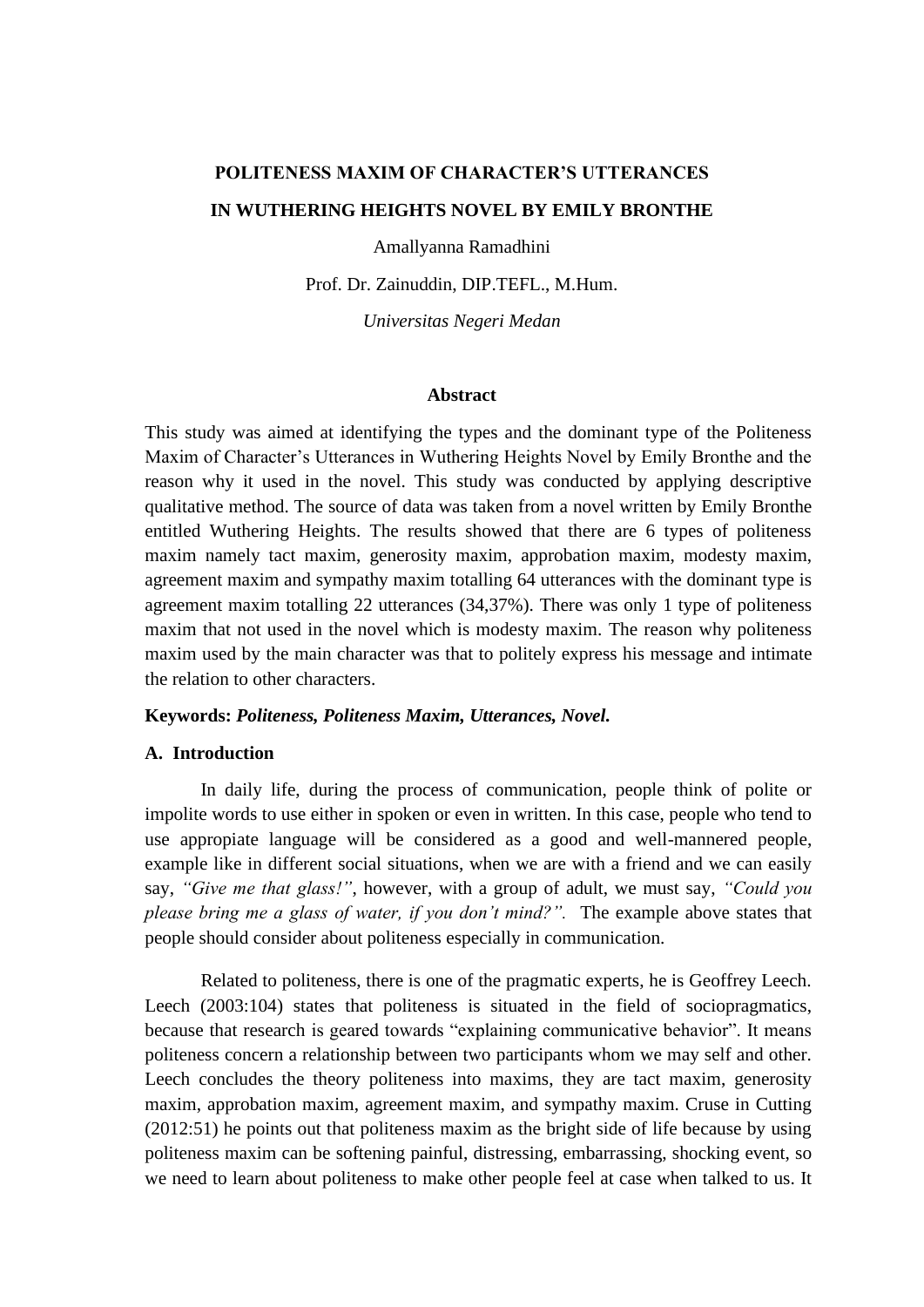can also decrease some problems or conflicts in communication such as misunderstanding.

This study tends to analyze the politeness maxims theory by Leech that is used by the main character between other character in the novel entitled Wuthering Heights by Emily Bronte. Because, politeness occurred not only in the daily communication, but also found in the novel. According to the previous study (Lian, 2018), the conclusion of politeness principle analysis in novel entitled Jane Eyre by Charlotte Bronte puts forward that the character always violates the Leech's politeness principle and their implied meanings in their speech communication.

In this research, the researcher wants to expose polite utterance by the main character in the novel by finding the types and dominant type of politeness maxim found also the reason of the use politeness maxim in the novel, because utterances in the novel are quite same as our daily conversation, so the result can be used to help people in understanding politeness theory.

### **B. Theoretical Framework**

Being polite in social interaction and communication within a particular culture is an important thing. This is related to an appropriate social behavior and good respect of others. In communication, politeness can be defined as the means to show awareness of another person's face. Some people attempt to be polite in their social interaction such as being generous, modest, and sympathetic with others. Some might categorize a polite person, as always being considerate towards other people.

Politeness firstly formulated in 1978 by Brown and Levinson, where the theory of politeness is a concept of *face* as proposed by Goffman (1967). Brown and Levinson (1987:1) maintains that politeness presuppose a potential for aggression as it takes to disarm it and make possible communication between potentially aggressive partners. From the definition, politeness is one of the basic social guidelines for human interaction that showed in a good manner and consideration for others.

Based on Leech theory (2014:81), politeness is about the concept of *cost and benefit*. In communication with other, the speaker should determine which behavior or utterance that they used to make the addressee feel at case. Leech in his book *The Pragmatic of Politeness (2014)* proposed a theory of politeness namely politeness principle. This theory will be politeness principle might be formulated as minimizes the expression of impolite beliefs and maximizes the expression of polite beliefs. Politeness principle is divided into six maxims, such as the generosity maxim, the tact maxim, the approbation maxim, the modesty maxim, the agreement maxim, and the sympathy maxim.

#### 1) Tact Maxim

Aloy: Please, have a dinner first! We already had dinner.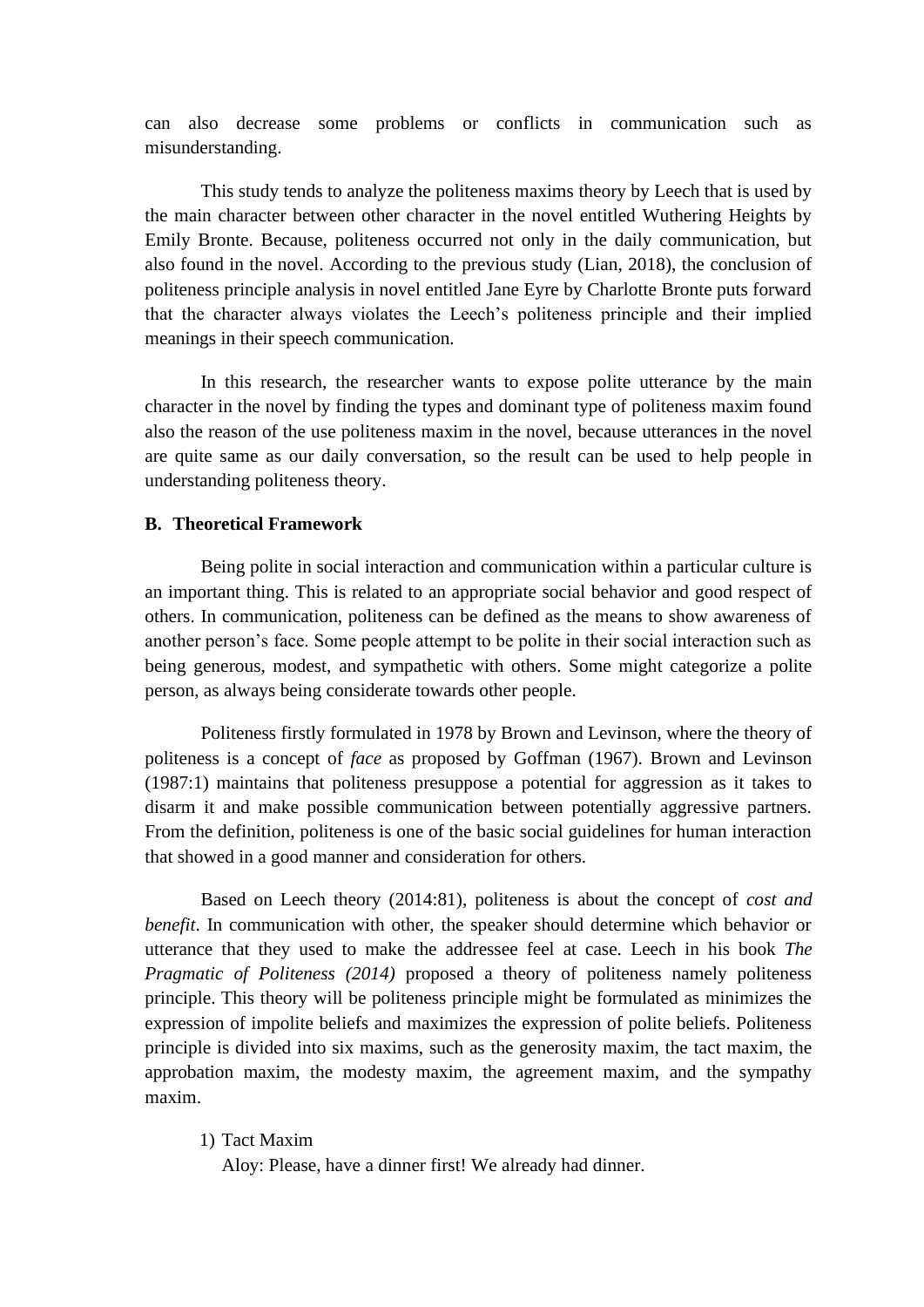Adrianto: Thank you, by the way.

The conversation above explains the example of tact maxim that shown Aloy's minimize cost to other and maximize benefit to other by ask Adrianto to have a dinner. In this maxim, the speaker minimizes the cost and correspondingly maximizes the benefit to listener.

2) Generosity Maxim

Adelia: Sister, let me do your laundry because I need to do my laundry too! Fairuz: It's okay. I am planning to do my laundry too this afternoon.

The conversation above clearly explains the generosity maxim. Adelia's trying to minimize benefits to self and maximize cost to self. It is shown that Adelia ask to laundry Fairuz's clothes. The generosity maxim requires us to be generous to others. This maxim is self-oriented while tact maxim is directed to other (focuses on the speaker and says that others should be put first instead of the self).

3) Approbation maxim

Teacher: Sir, I have been started my first teaching class.

Headmaster: Oh, yes I heard it. Your English and your explanation was so good.

The example above is explaining about the approbation maxim. It is shown when teacher told about his/her first teaching class to the headmaster and the headmaster responds superb with compliment to the teacher. Approbation maxim refers to minimize dispraise of others and maximize praise of others. This maxim is used to avoid saying unpleasant things about others, especially to the hearer.

4) Modesty Maxim

Headmaster: Miss, I would like you to open this seminar.

Teacher: OMG... I'll be so nervous.

The conversation above is explaining the modesty maxim. The example shown that the headmaster wants the teacher to open the seminar and actually the teacher is not respond it with "Yes, I can do that" even though s/he can but the teacher said different. Because the teacher minimizes praise of self and maximize dispraise of self. Both approbation maxim and modesty maxim concern with the degree of good or bad evaluation of other or self that is performed by speaker. However, this maxim usually occurs in apologizing something.

5) Agreement Maxim

Aloy: It is quite hot in here; don't you think?

Eka: Yes, it is. I wonder where the AC's remote is.

The example above is explaining the agreement maxim. It can be seen that Aloy and Eka are having the same opinion about the room. Eka confirm that the room is hot and he need to find the AC's remote. The agreement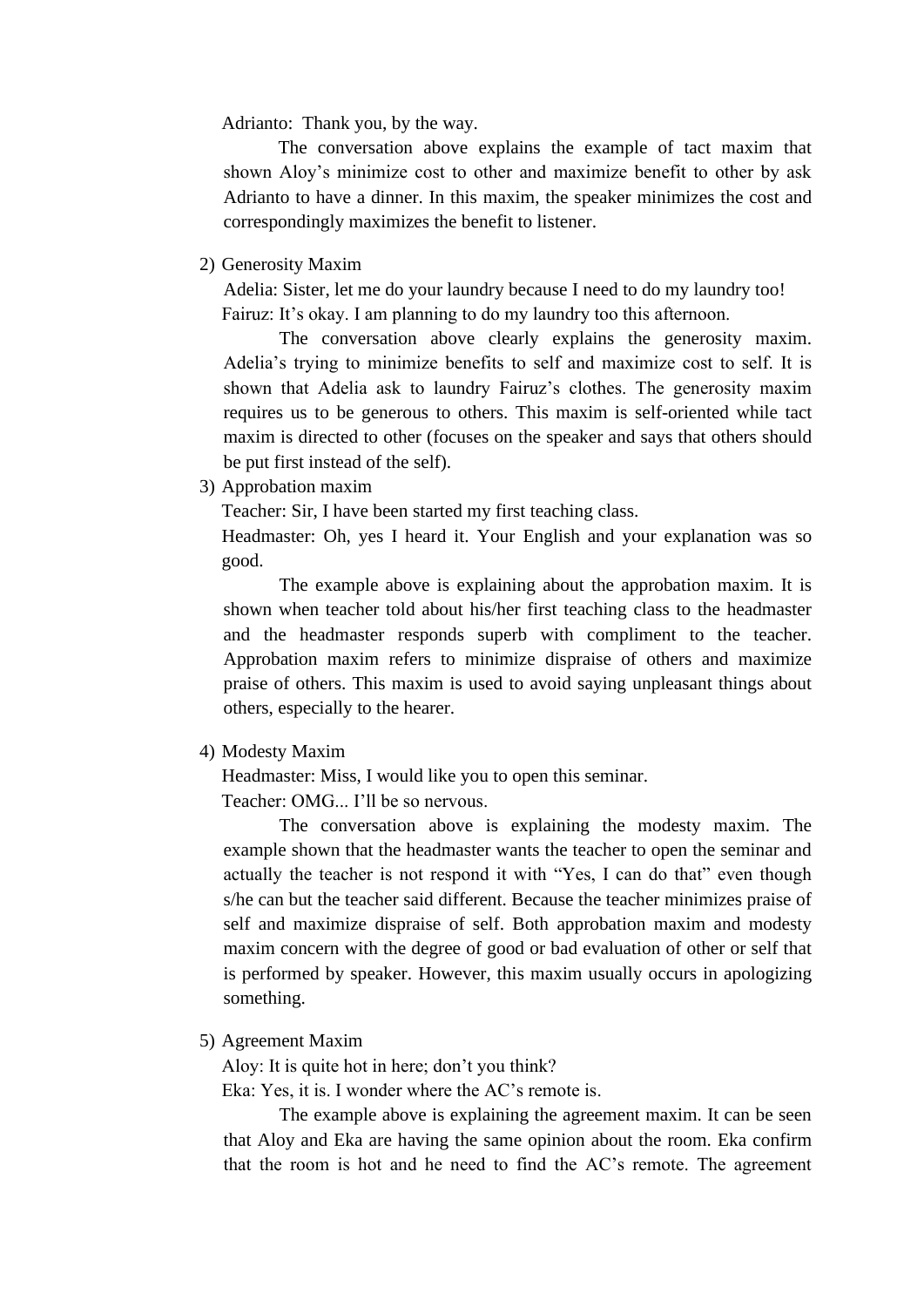maxim refers to minimize the expression of disagreement between self and other and maximize the expression of agreement between self and other*.*

6) Sympathy Maxim

Adrianto: Yesterday, I fell off the bicycle and hurt my leg.

Eka: I'm sorry to hear that, are you all right now?

The example above is explaining the last maxim that refers to minimizing antipathy between self and other. It can be seen when Eka feel sympathy toward Adrianto's condition. This utterance seems care about the hearer and shows the sympathy of the speaker to the hearer.

## **C.** Wuthering **Heights** Novel

This novel was the only novel Emily Bronte has written. It was published in 1847 after she written this novel between October 1845 and June 1846. This novel categorized as a classic literary work in Victorian era.

Wuthering Heights, the name of a house that witnessed all the tragic stories that happened. A home in the highlands that must be prepare to face the storm anytime are witnesses to the cruelty of a revenge.

Little Heathcliff begin living in that place after being picked up by Mr. Earnshaw at Liverpool. Heatcliff, who was dark-skinned and like a gypsy boy, was not liked by Mrs. Earnshaw and Hindley, eldest son of the family. Even so, Heatcliff was very loved by Mr. Earnshaw and immediately appointed as a child. Heatcliff, the quiet boy became Mr. Earnshaw's favorite child especially after Mrs. Earnshaw died. While Hindley grew resentful because he was treated unfairly. To avoid a fight with Heatcliff and change his behavior, Hindley was sent out to attend school. Hindley just came home when Mr. Earnshaw died. His return brought its own excitement because he brought a woman he called his wife. From that moment Heatcliff's life changed. Hindley is now free to take revenge on Heatcliff by often acting unfairly on her and Catherine (Cathy) her sister who is familiar with Heatcliff. Worse, Hindley treated Heatcliff like a maid. Cathy herself grows wild because she doesn't get attention from her brother.

One night, due to a small accident, Heatcliff came home without Cathy. For five weeks since the accident, Cathy was treated at Thrushcross Grange, the Linton family home. There he was educated to be a real woman. When he finally returned to Wuthering Heights, there was no longer the impression of a wild boy who used to make Hindley punish him. While changes of Cathy were greeted cheerfully by Hindley, not so with Heatcliff. With the intention of embarrassing Heatcliff, Hindley told Cathy to meet him in the kitchen. Heatcliff is neglected, which does not take days to bathe, and looks very bad as the maid feels humiliated. In addition, he felt that his good friend and loved one, Cathy, had been deprived of his life. That's how Heatcliff went from Wuthering Heights with revenge and hoped that someday he would return to being a rich man and avenge him.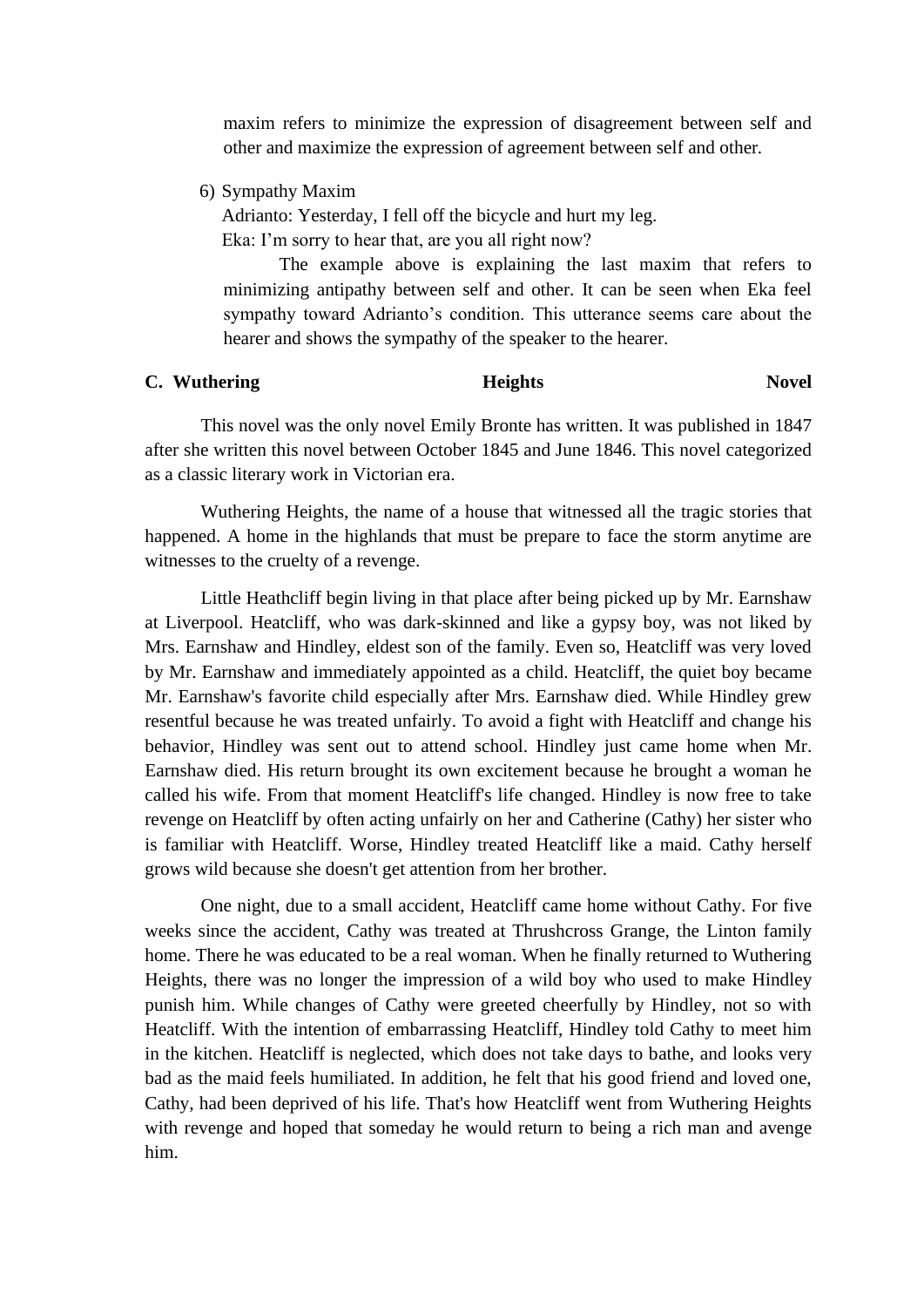From the beginning of Heatcliff's return to Wuthering Heigts, he had devised a plan of revenge. The first was to destroy Hindley Earnshaw by making his son Hareton Earnshaw obey him. That method was successful because at that time Hindley was in a bad condition after his wife died. His emotions are often uncontrolled and always wreaked on Hareton. Seeing Heatcliff's kindness, Hareton became obedient and considered him a pleasant friend. His second revenge was to destroy the Linton family. At that time, Cathy was married to Edgar Linton. By making Isabella, Linton's sister, fell in love with him, Heatcliff began to destroy the family slowly. Heatcliff then disappears by taking away Isabella. While Cathy finally died after giving birth to her daughter who was also named Catherine.

Heatcliff returned a few years later with Linton, his son. Whereas Isabella also died. His revenge continued, now by utilizing Linton. Heatcliff who has taken over Wuthering Heights, cunningly made little Cathy fall in love with her own brother, Linton. By all means, Heatcliff was able to ensnare Cathy to make Edgar Linton sick and eventually die miserably. To achieve his goal, Cathy was married to Linton. Caused by a disease that never healed, Linton finally died. Automatically, all of Linton's family assets fell into his hands. Wuthering Heights belonging to the Earnshaw family and the Linton family Thrushcross Grange officially belonged to him. That's how Heatcliff took revenge.

#### **D.** Research Methodology

This study focuses its attention on politeness maxim used in character's utterances. This study is conducted and described by the way of descriptive qualitative. The sources of data were taken from the story of *Wuthering Heights* novel by Emily Bronte. There are 34 chapters of the novel; 14 chapters in volume 1 and 20 chapters in volume 2. The data are the main character's utterances that contains of the politeness maxim.

The technique of collecting data are the researcher observes the main data by reading intensively Wuthering Heights novel, the researcher marks the important utterances from the character's conversation, the researcher takes note on the character's utterances related to the analysis. When the data were collected, they were analyzed by using the descriptive technique related to Leech's theory. The data would be analyzed based on the following steps, first, identifying the character's utterances through the dialogues, second, classifying the character's utterances and categorizing them into six maxims of politeness principle by Leech: Generosity, Tact, Approbation, Modesty, Agreement, and Sympathy, analyzing the character's utterances found into types of politeness maxim based on Leech's theory, determining the most dominant type by using this formula:

$$
X=\frac{F}{Nx}\ge 100\%
$$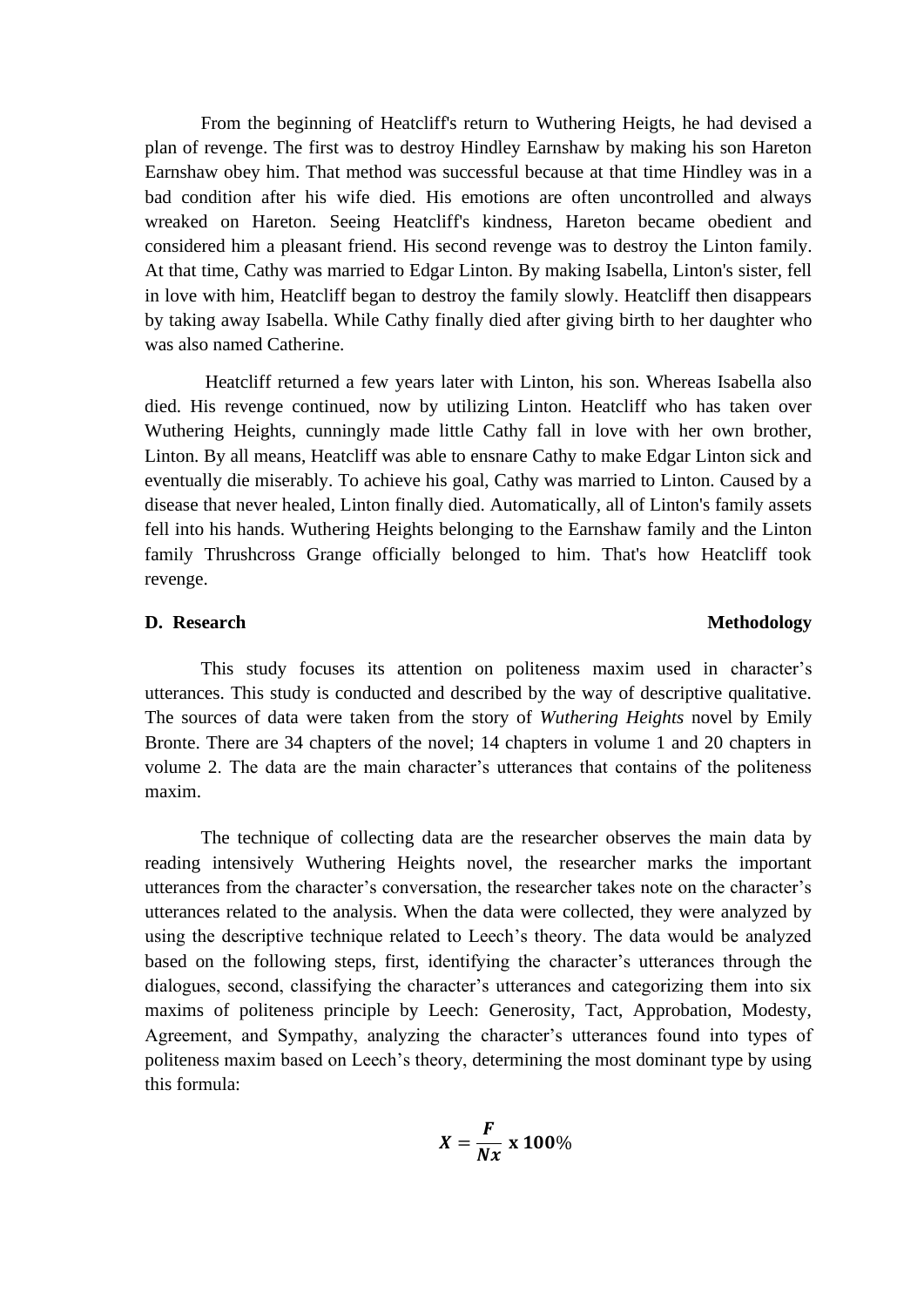Where:

- $X =$  the percentage of the types of politeness maxim
- $F = \text{frequency of the pointers maxim}$
- $N =$  total number of the politeness maxim

Finding out the dominant type of politeness maxim used in the utterances of *Wuthering Heights* Novel, describing the reason of the use politeness maxim in the utterances of *Wuthering Heights* novel, and the last is describing the results and findings of the study.

## **E. Findings**

The data analysis shows that not all types of politeness maxim is found in *Wuthering Heights* novel. To see the occurrences of politeness maxim in *Wuthering Heights* novel can be seen in the table below

| No    | <b>Types of Politeness</b><br>Maxim | Frequency | Percentage $(\%)$ |
|-------|-------------------------------------|-----------|-------------------|
|       | <b>Tact Maxim</b>                   | 16        | 25                |
| 2     | <b>Generosity Maxim</b>             | 4         | 6,25              |
| 3     | <b>Approbation Maxim</b>            | 8         | 12,50             |
| 4     | <b>Modesty Maxim</b>                |           |                   |
| 5     | <b>Agreement Maxim</b>              | 22        | 34,37             |
| 6     | <b>Sympathy Maxim</b>               | 14        | 21,88             |
| Total |                                     | 64        | 100%              |

Based on the research, there are 6 types of politeness maxim in *Wuthering Heights* novel; they are tact maxim, generosity maxim, approbation maxim, modesty maxim, agreement maxim and sympathy maxim. Based on the table 4.1 it can be seen that the dominant types of politeness maxim used is agreement maxim which reach percentage 34,37%. And the least types of politeness maxim in *Wuthering Heights* novel is modesty maxim with the percentage 0%.

#### **a. Agreement Maxim**

There are 22 data from the main character's utterances typed as agreement maxim. It takes the biggest amount of all types of maxim from the utterances, which is 34, 37%. The type of agreement maxim is described as follow. Data 1:

#### **"Are you going to make the tea?" (Page 15, chapter 2)**

Data 1 shows the maxim of Agreement. It is the Heathcliff's utterances which show that Heathcliff minimizes the expression of disagreement between self and other and maximizes the expression of agreement between self and other*.* Data 2:

## **"Cathy, are you busy this afternoon?" asked Heathcliff. "Are you going anywhere?" (Page 86, chapter 8)**

Data 2 shows the maxim of Agreement. It is the Heathcliff's utterances which show that Heathcliff minimizes the expression of disagreement between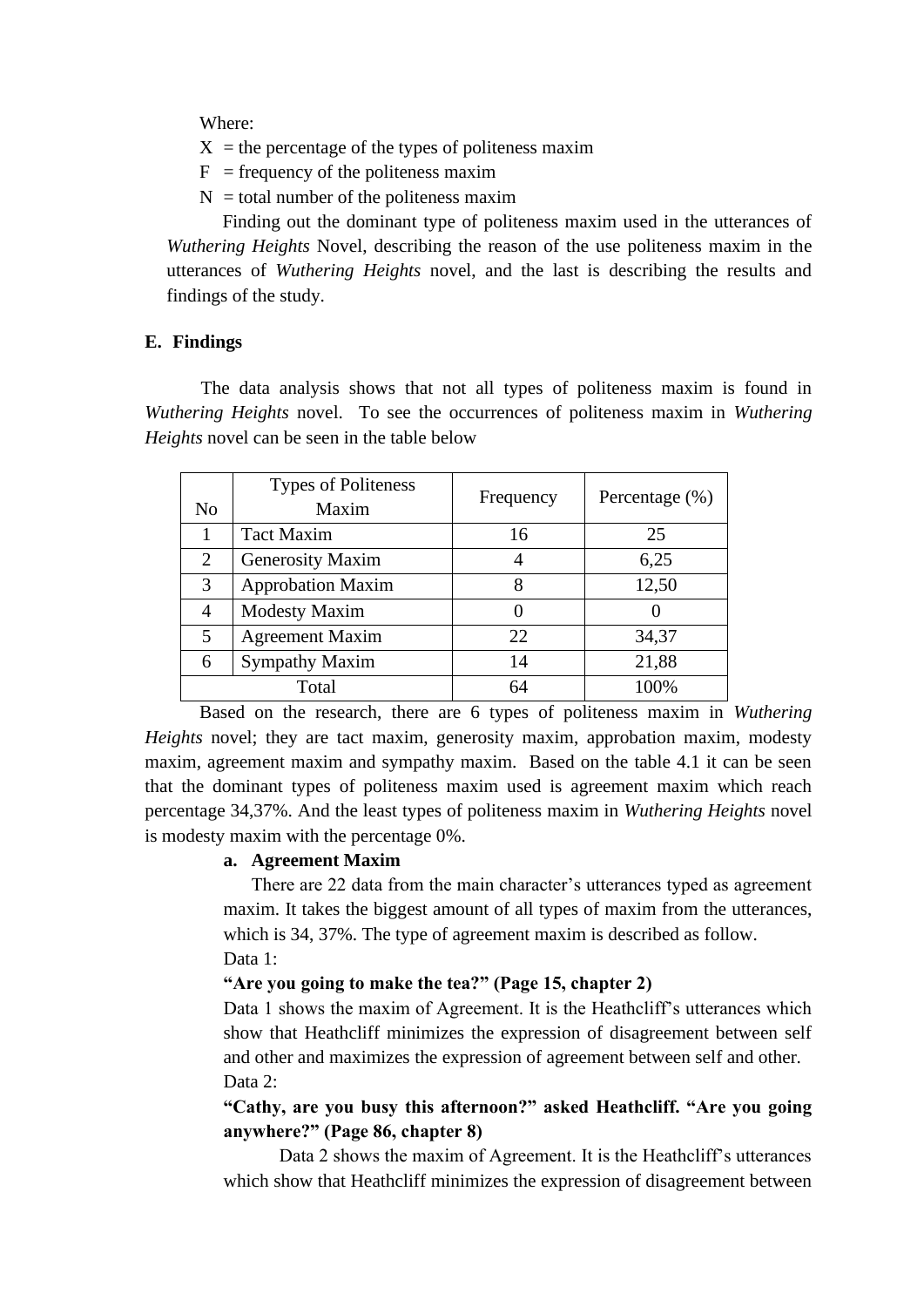self and other and maximizes the expression of agreement between self and other.

## **b. Tact Maxim**

There are 16 data from the main character's utterances typed as agreement maxim. It takes 25% from the amount of all types of maxim from the utterances. The type of tact maxim is described as follow. Data 1:

## **Joseph, take Mr. Lockwood's horse; and bring up some wine. (page 4, chapter 1)**

Data 1 shows the maxim of Tact. It is the Heathcliff's utterances which show that Heathcliff minimizes the cost and correspondingly maximizes the benefit to listener. Heathcliff wants to treat Joseph by asking him to bring some wine which means he minimizes cost to Joseph and maximizes the benefit to Joseph.

Data 2:

## **'You'd better let the dog alone,' (page 7, chapter 1)**

Data 2 shows the maxim of Tact. It is the Heathcliff's utterances which show that Heathcliff minimizes the cost and correspondingly maximizes the benefit to listener.

## **c. Sympathy Maxim**

There are 14 data from the main character's utterances typed as agreement maxim. It takes 21, 88% from the amount of all types of maxim from the utterances. The type of tact maxim is described as follow.

## Data 1:

## **'What is the matter?' (page 8, chapter 1)**

Data 1 shows the maxim of Tact. It is the Heathcliff's utterances which show that Heathcliff minimizes antipathy between himself and other character and maximizes sympathy between himself and other character. Kami performs the use of sympathy maxim because he pays attention by asking about the situation.

Data 2:

## **'Did she say she was grieved? (page 70, chapter 4)**

Data 2 shows the maxim of Tact. It is the Heathcliff's utterances which show that Heathcliff minimizes antipathy between himself and other character and maximizes sympathy between himself and other character.

## **d. Approbation Maxim**

There are 8 data from the main character's utterances typed as agreement maxim. It takes 12, 50% from the amount of all types of maxim from the utterances. The type of tact maxim is described as follow. Data 1:

# **'My amiable lady! 'Where is she my amiable lady?' (page 16, chapter 2)** Data 1 shows the maxim of Tact. It is the Heathcliff's utterances which show

that Heathcliff minimizes dispraise of others and maximizes praise of others. It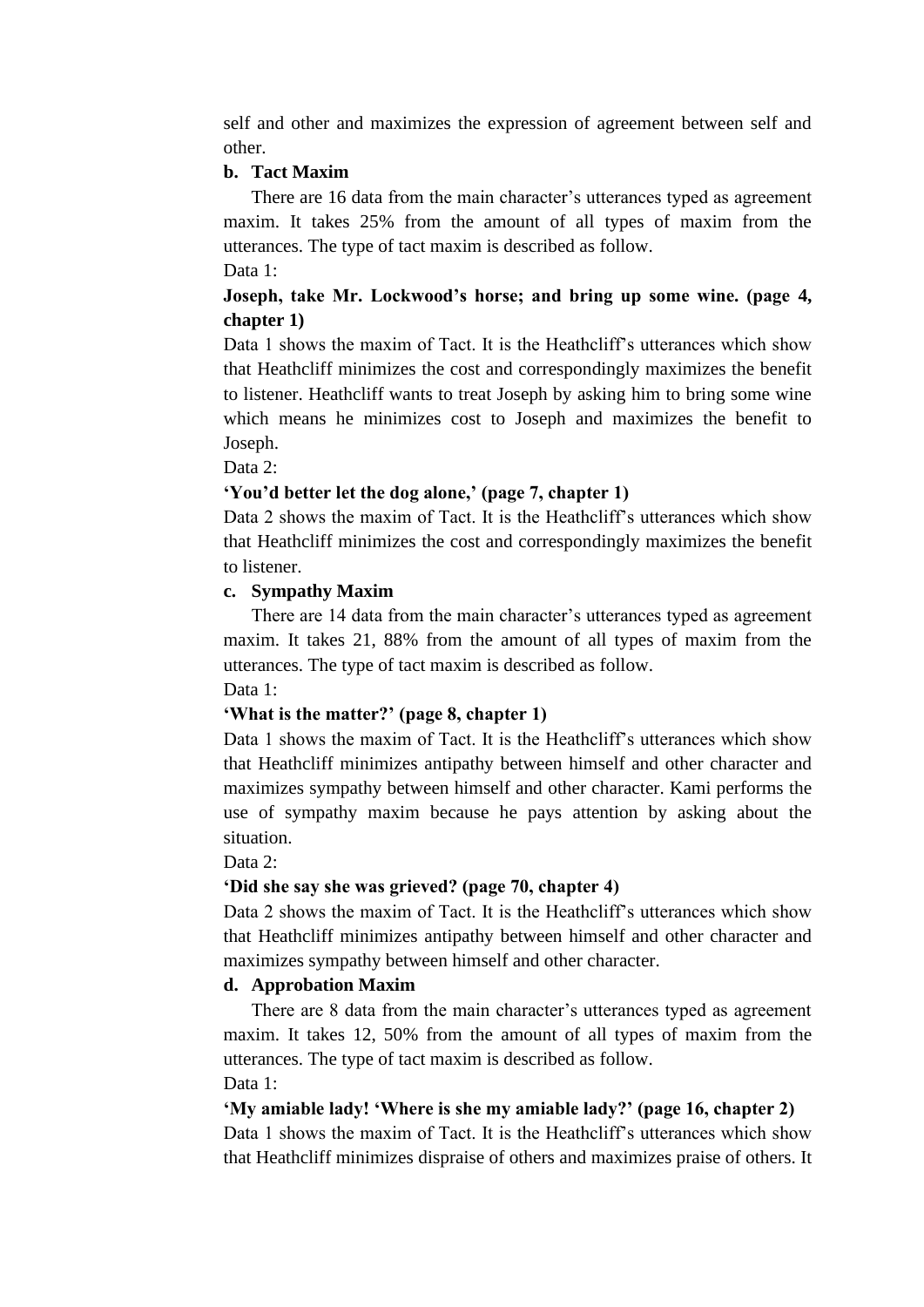shows that the main character avoids saying unpleasant things about others, especially to the hearer.

Data 2:

## **Frances is quite right: she'll be perfectly well by this time next week. (page 81, chapter 8)**

Data 2 shows the maxim of Tact. In the Heathcliff's utterance above, he says good thing and avoids saying unpleasant thing. It is the Heathcliff's utterances which show that Heathcliff minimizes dispraise of others and maximizes praise of others.

## **e. Generosity Maxim**

There are 4 data from the main character's utterances typed as agreement maxim. It takes 6, 25% from the amount of all types of maxim from the utterances. The type of tact maxim is described as follow.

Data 1:

**'Thrushcross Grange is my own, sir,' he interrupted, wincing. 'I should not allow anyone to inconvenience me, if I could hinder it walk in!' (page 3, chapter 1)**

Data 1 shows the maxim of Tact. It is the Heathcliff's utterances which show that Heathcliff minimizes benefits to himself and maximizes cost to himself. Data 2:

**'In other words, I must wish for Edgar Linton's great blue eyes and even forehead. (page 71, chapter 7)**

Data 2 shows the maxim of Tact. It is the Heathcliff's utterances which show that Heathcliff minimizes benefits to himself and maximizes cost to himself.

The dominant types of politeness maxim in Wuthering Heights novel is Agreement Maxim 34, 37% from the amount of all types of maxim from the utterances. The rest follow with 25% of tact maxim, 21, 88% of sympathy maxim, 12, 50% of approbation maxim, and 6, 25% of generosity maxim.

The reason of the use of politeness maxim in Wuthering Heights novel is that the researcher tends to use the aspect of formality of both (+) formal and mostly (-) formal of how formal or casual the interactions are, and also the aspect of affection of the  $(+)$ interpersonal continuum which indicates the emotional aspect of the character. The researcher also tended to use the aspect of contact, which indicates the frequency of interaction of some characters. Based on the analysis, the researcher found that the aspect of contact lies in the (+) frequent which is shown by the way the character addressing other characters.

## **F. Conclusion**

Based on the reasearch findings found after analyzing the utterances of character in Wuthering Heights novel, the conclusion of this research are the total numbers of politeness maxim in Wuthering Heights novel are 64 which are found in Wuthering Heights, Heathcliff's character. There are five types politeness maxim that used in